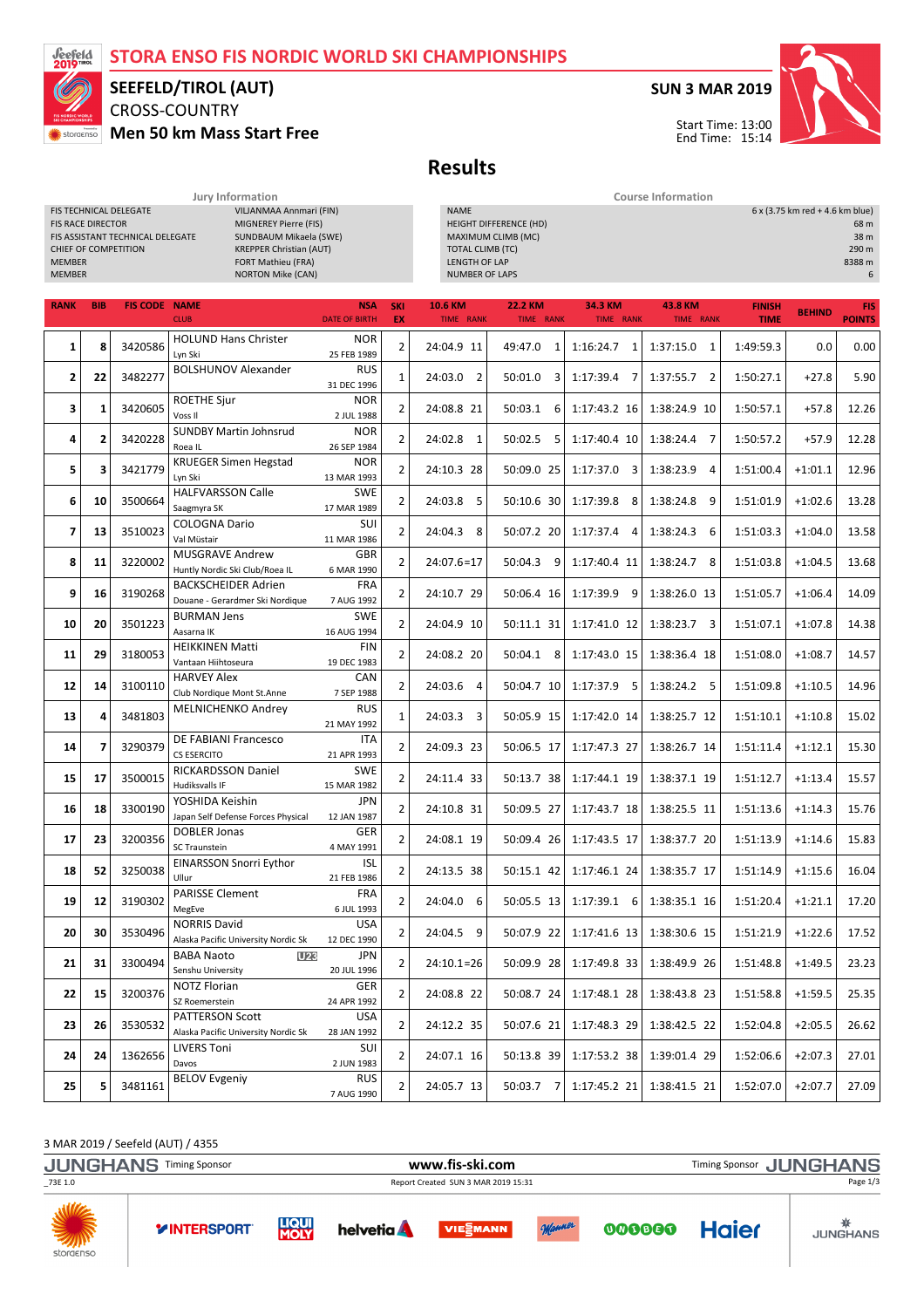

## SEEFELD/TIROL (AUT)

CROSS-COUNTRY Men 50 km Mass Start Free SUN 3 MAR 2019



Start Time: 13:00 End Time: 15:14

Results

| <b>RANK</b> | <b>BIB</b> | <b>FIS CODE NAME</b> | <b>CLUB</b>                                               | <b>NSA</b><br><b>DATE OF BIRTH</b> | <b>SKI</b><br>EX | 10.6 KM<br>TIME RANK | <b>22.2 KM</b><br>TIME RANK | 34.3 KM<br>TIME RANK | <b>43.8 KM</b><br>TIME RANK | <b>FINISH</b><br><b>TIME</b> | <b>BEHIND</b>        | <b>FIS</b><br><b>POINTS</b> |
|-------------|------------|----------------------|-----------------------------------------------------------|------------------------------------|------------------|----------------------|-----------------------------|----------------------|-----------------------------|------------------------------|----------------------|-----------------------------|
|             |            |                      | SALVADORI Giandomenico                                    | ITA                                |                  |                      |                             |                      |                             |                              |                      | 27.18                       |
| 26          | 19         | 3290407              | <b>GS FIAMMEGIALLE</b>                                    | 8 OCT 1992                         | $\overline{2}$   | 24:13.2 37           | 50:11.6 32                  | 1:17:49.3 31         | 1:38:50.5 27                | 1:52:07.4                    | $+2:08.1$            |                             |
| 27          | 21         | 3190029              | <b>DUVILLARD Robin</b><br>ARMEES-EMHM - Villard de Lans   | <b>FRA</b><br>22 DEC 1983          | 2                | $24:10.1=26$         | 50:01.7 4                   | 1:17:46.7 25         | 1:38:44.5 24                | 1:52:17.1                    | $+2:17.8$            | 29.23                       |
| 28          | 6          | 3482280              | <b>SPITSOV Denis</b><br><b>U23</b>                        | <b>RUS</b><br>16 AUG 1996          | $\mathbf{1}$     | 24:21.0 46           | 50:08.3 23                  | $1:17:36.4$ 2        | 1:38:49.3 25                | 1:52:18.1                    | $+2:18.8$            | 29.45                       |
| 29          | 28         | 3020003              | <b>ESTEVE ALTIMIRAS Irineu U28</b><br><b>NEC</b>          | AND<br>21 JUN 1996                 | $\overline{2}$   | 24:07.0 15           | 50:15.6 44                  | 1:17:46.0 23         | 1:39:23.5 32                | 1:52:44.5                    | $+2:45.2$            | 35.05                       |
| 30          | 45         | 3050159              | <b>TRITSCHER Bernhard</b><br>SK Saalfelden-Salzburg       | AUT<br>25 APR 1988                 | $\overline{2}$   | 24:05.6 12           | 50:06.8 18                  | 1:17:44.5 20         | 1:39:00.8 28                | 1:52:54.7                    | $+2:55.4$            | 37.21                       |
| 31          | 25         | 3200205              | <b>BOEGL Lucas</b><br>SC Gaissach                         | GER<br>14 JUN 1990                 | $\overline{2}$   | $24:07.6=17$         | 50:05.9 14                  | 1:17:47.2 26         | 1:39:17.3 31                | 1:53:22.0                    | $+3:22.7$            | 43.00                       |
| 32          | 9          | 3190111              | <b>MANIFICAT Maurice</b><br>Douanes - SC Agy St Sigismond | <b>FRA</b><br>4 APR 1986           | $\mathbf{2}$     | 24:11.7 34           | 50:06.9 19                  | 1:17:45.5 22         | 1:39:16.8 30                | 1:53:33.5                    | $+3:34.2$            | 45.44                       |
| 33          | 44         | 3660045              | <b>ASTAPENKA Yury</b>                                     | <b>BLR</b><br>10 OCT 1990          | $\overline{2}$   | 24:06.4 14           | 50:16.3 45                  | 1:17:49.4 32         | 1:40:09.1 34                | 1:53:52.8                    | $+3:53.5$            | 49.54                       |
| 34          | 41         | 3530120              | <b>HAMILTON Simeon</b><br><b>Stratton Mountain School</b> | <b>USA</b><br>14 MAY 1987          | $\overline{2}$   | 24:16.1 41           | 50:11.9 33                  | 1:17:48.7 30         | 1:40:09.1 35                | 1:54:01.3                    | $+4:02.0$            | 51.34                       |
| 35          | 35         | 3180301              | <b>LEHTONEN Lari</b><br>Imatran Urheilijat                | <b>FIN</b><br>21 JUN 1987          | $\overline{2}$   | 24:12.2 36           | 50:05.3 12                  | 1:17:51.1 34         | 1:40:08.6 33                | 1:54:14.1                    | $+4:14.8$            | 54.05                       |
| 36          | 40         | 3150570              | <b>NOVAK Michal</b><br><b>U23</b><br>Dukla Liberec        | <b>CZE</b><br>26 OCT 1996          | $\overline{2}$   | 24:09.6 24           | 50:10.6 29                  | 1:17:51.8 35         | 1:40:21.4 36                | 1:54:34.7                    | $+4:35.4$            | 58.42                       |
| 37          | 48         | 3670022              | <b>VELICHKO Yevgeniy</b>                                  | KAZ<br>2 APR 1987                  | $\overline{2}$   | 24:19.9 45           | 49:59.7<br>$\overline{2}$   | 1:17:53.1 37         | 1:40:56.0 38                | 1:54:44.5                    | $+4:45.2$            | 60.50                       |
| <b>PF38</b> | 47         | 3220016              | YOUNG Andrew<br>Huntly Nordic Ski Club                    | <b>GBR</b><br>21 FEB 1992          | $\overline{2}$   | 24:14.0 39           | 50:14.8 41                  | 1:18:03.0 39         | 1:41:17.6 40                | 1:54:59.0                    | $+4:59.7$            | 63.58                       |
| <b>PF39</b> | 50         | 3180766              | OJANSIVU Antti<br>Jamin Janne                             | <b>FIN</b><br>14 MAY 1993          | $\overline{2}$   | 24:19.5 44           | 50:05.0 11                  | 1:18:03.7 40         | 1:41:16.8 39                | 1:54:59.1                    | $+4:59.8$            | 63.60                       |
| 40          | 55         | 3490145              | ROJO Imanol<br>ALPINO UZTURRE-RFEDI                       | <b>ESP</b><br>30 NOV 1990          | 2                | 24:10.7 30           | 50:14.4 40                  | 1:18:04.6 41         | 1:41:17.8 41                | 1:55:03.1                    | $+5:03.8$            | 64.45                       |
| 41          | 27         | 3290321              | <b>GARDENER Stefano</b><br><b>CS CARABINIERI</b>          | <b>ITA</b><br>11 OCT 1990          | $\overline{2}$   | 24:11.2 32           | 50:13.5 37                  | 1:17:52.0 36         | 1:40:30.3 37                | 1:55:08.9                    | $+5:09.6$            | 65.68                       |
| 42          | 32         | 3180557              | <b>HYVARINEN Perttu</b><br>Puijon Hiihtoseura             | <b>FIN</b><br>5 JUN 1991           | $\overline{2}$   | 24:18.2 42           | 50:13.0 36                  | 1:19:07.4 44         | 1:42:15.4 43                | 1:56:39.6                    | $+6:40.3$            | 84.92                       |
| 43          | 39         | 3200072              | <b>KATZ Andreas</b><br>SV Baiersbronn                     | GER<br>8 JAN 1988                  | $\overline{2}$   | 24:04.2 7            | 50:12.2 34                  | 1:18:14.5 42         | 1:42:01.8 42                | 1:56:56.4                    | $+6:57.1$            | 88.49                       |
| 44          | 38         | 3501297              | SANDSTROEM Bjoern<br>Piteaa Elit SK                       | <b>SWE</b><br>17 FEB 1995          | $\overline{2}$   | 24:22.7 47           | 50:16.3 46                  | 1:19:08.5 45         | 1:42:39.9 44                | 1:57:20.4                    | $+7:21.1$            | 93.58                       |
| 45          | 33         | 3530711              | <b>MARTIN Adam</b><br>Craftsbury Nordic Ski Club          | <b>USA</b><br>26 OCT 1994          | $\overline{2}$   | 24:18.7 43           | 50:17.0 47                  | 1:19:57.2 46         | 1:43:38.7 45                | 1:58:01.0                    | $+8:01.7$            | 102.19                      |
| 46          | 49         | 3100268              | <b>KENNEDY Russell</b><br>Canmore Nordic Ski Club         | CAN<br>7 OCT 1991                  | $\overline{2}$   | 24:09.7 25           | 50:12.9 35                  | 1:18:56.0 43         | 1:43:53.6 46                | 1:59:56.9                    | $+9:57.6$            | 126.78                      |
| 47          | 43         | 3100283              | PALMER-CHARRETTE Evan<br>Lappe Nordic                     | CAN<br>21 MAY 1994                 | $\overline{2}$   | 24:23.6 48           | 52:02.6 52                  | 1:23:00.9 53         | 1:47:00.2 49                | 2:01:25.4 +11:26.1 145.55    |                      |                             |
| 48          | 46         | 3150509              | <b>KNOP Petr</b><br>Dukla Liberec                         | <b>CZE</b><br>12 MAY 1994          | 1                | 24:34.9 53           | 51:47.1 50                  | 1:22:59.7 51         | 1:46:59.6 48                |                              | $2:01:26.2$ +11:26.9 | 145.72                      |
| 49          | 51         | 3390101              | <b>RANKEL Raido</b><br>Voru Skiclub                       | EST<br>13 JAN 1990                 | 1                | 24:26.6 50           | 52:01.8 51                  | 1:23:00.2 52         | 1:47:01.0 50                |                              | $2:01:26.3$ +11:27.0 | 145.74                      |
| 50          | 53         | 3100296              | <b>HILL Scott James</b><br>Team Hardwood                  | CAN<br>1 MAY 1994                  | 2                | 24:31.4 51           | 52:03.2 53                  | 1:23:01.7 54         | 1:47:01.4 51                | 2:01:26.9 +11:27.6           |                      | 145.87                      |
| 51          | 42         | 3300270              | NARUSE Kaichi                                             | JPN<br>11 MAY 1988                 | 2                | 24:37.8 54           | 51:22.4 49                  | 1:21:53.9 47         | 1:47:02.2 52                | $2:01:35.5$ +11:36.2         |                      | 147.69                      |
| 52          | 34         | 3290357              | <b>BERTOLINA Mirco</b><br><b>CS CARABINIERI</b>           | <b>ITA</b><br>11 MAY 1991          | 2                | 24:34.4 52           | 52:21.6 54                  | 1:22:59.1 50         | 1:46:58.9 47                |                              | $2:01:37.8$ +11:38.5 | 148.18                      |
| 53          | 37         | 3510351              | <b>FURGER Roman</b><br>Schattdorf                         | SUI<br>10 FEB 1990                 | 2                | 24:25.0 49           | 50:18.4 48                  | 1:22:31.3 49         | 1:47:26.8 53                |                              | $2:03:10.4$ +13:11.1 | 167.83                      |
| 54          | 58         | 3670038              | RAKHIMBAYEV Daulet                                        | KAZ<br>21 MAR 1992                 | 2                | 25:02.7 57           | 52:36.7 56                  | 1:23:17.7 55         | 1:48:11.5 54                |                              | $2:03:12.9$ +13:13.6 | 168.36                      |

3 MAR 2019 / Seefeld (AUT) / 4355

**YINTERSPORT** 

JUNGHANS Timing Sponsor **WWW.fis-ski.com** WWW.fis-Ski.com Timing Sponsor JUNGHANS \_73E 1.0 Report Created SUN 3 MAR 2019 15:31 Page 2/3**LIQUI**<br>**MOLY**